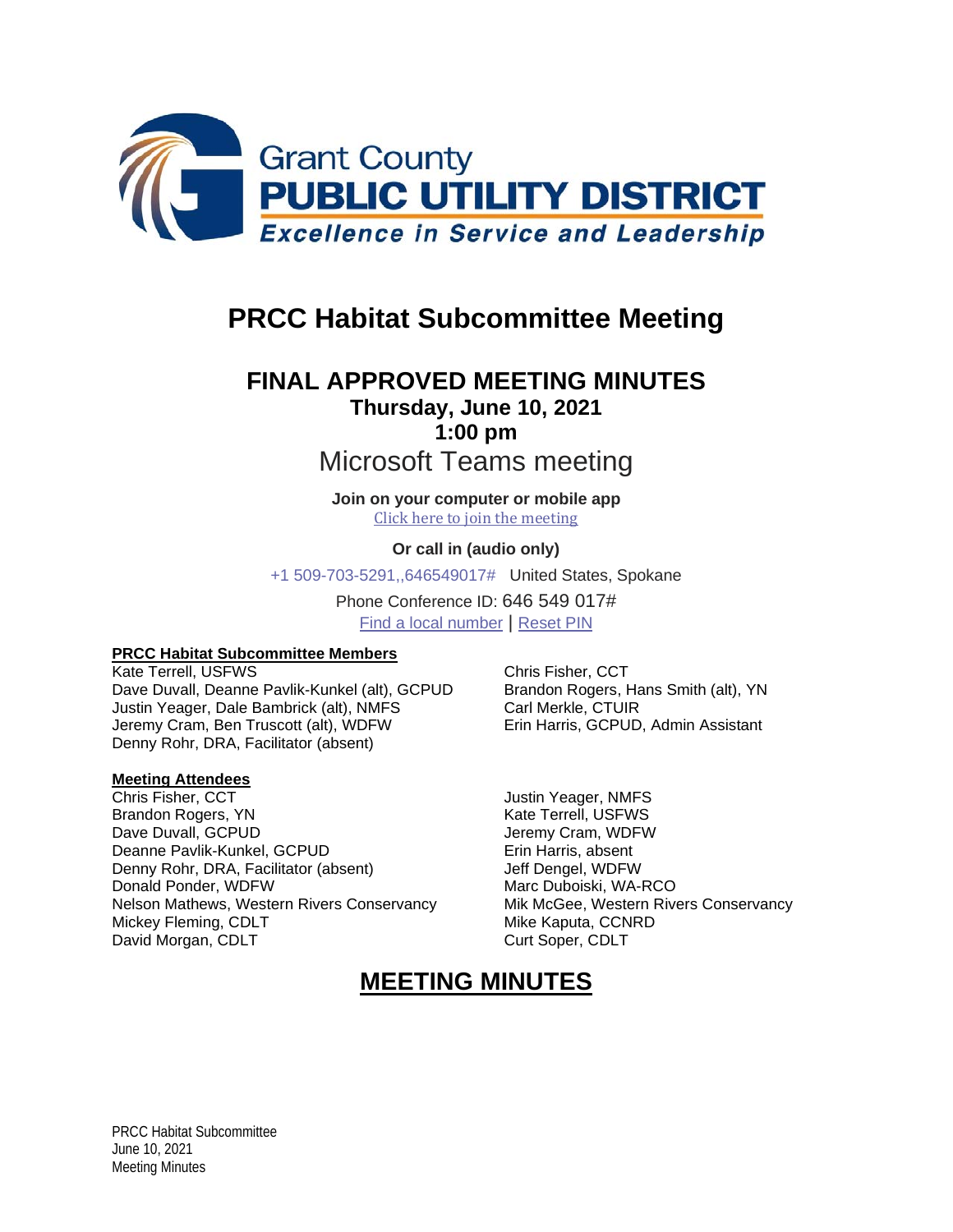#### **Decisions made during June 10, 2021 meeting**

- 1. **Icicle-Peshastin Irrigation District Fish Screen Project** funding request was approved to support a contract Change Order for an increase of up to \$100,000 and continue to use Habitat Fund 602.
- 2. **ORRI – Restoration of the channelized VDS section in Okanagan Falls Proposal** was approved for up to \$95,000 CAD to complete restoration work using Habitat Fund 602, and Fisher is to provide language directing funds to be specifically used for riffle structures below VDS.
- 3. **Minnow Creek Project** funding request was approved for a change order to the contract from Habitat Fund 602 for up to \$3500 to cover pollution insurance required by Grant PUD's Risk Department.

#### **II. Agenda Review: The following agenda items were added.**

- 1. Fisher added Mardini (Jawa) Property.
- **2.** Duvall added possible Minnow Creek Change Order.

#### **III. Approval of Meeting Minutes**

A. May 13, 2021

A copy of the draft meeting minutes with edits from Fisher will be shared for Habitat SC review and approval via email. Habitat Subcommittee members will provide their consideration for approval by Wednesday, June 16, 2021, via email vote.

#### **IV. Action Items Review from April 8, 2021, meeting. (D. Rohr)**

- **1.** Rohr will add "**ORRI – Restoration of the channelized VDS section in Okanagan Falls**" proposal to June 10<sup>th</sup> meeting agenda as a DECISION ITEM. Complete.
- 2. Regarding **Wilson Property Options (Barkley Project)**, Yeager will contact Chris Johnson to determine MRSF's possible interest in the property, and he will also contact Aaron Penvose/TU for further discussion of their intent moving forward. Yeager will also resend the conceptual design information previously received from MSRF that included possible restoration activities. Complete.

#### **V. Habitat and NNI Funds Report Q1 (D. Rohr)**

1. Pending.

#### **VI. (1:00) Icicle-Peshastin Irrigation District Fish Screen Project - Update Presentation, Jeff Dengel, WDFW (K. Terrell, D. Duvall, J. Cram)**

1. The Icicle-Peshastin Irrigation District (IPID) fish screen project is the final component of the larger projects completed in the basin. The project has experienced significant design changes as the project proved to be more complex than anticipated; escalating materials costs, exacerbated by the larger footprint required by the additional design elements, have led to a 34% increase in budget. Alternate revenue streams through WADOE and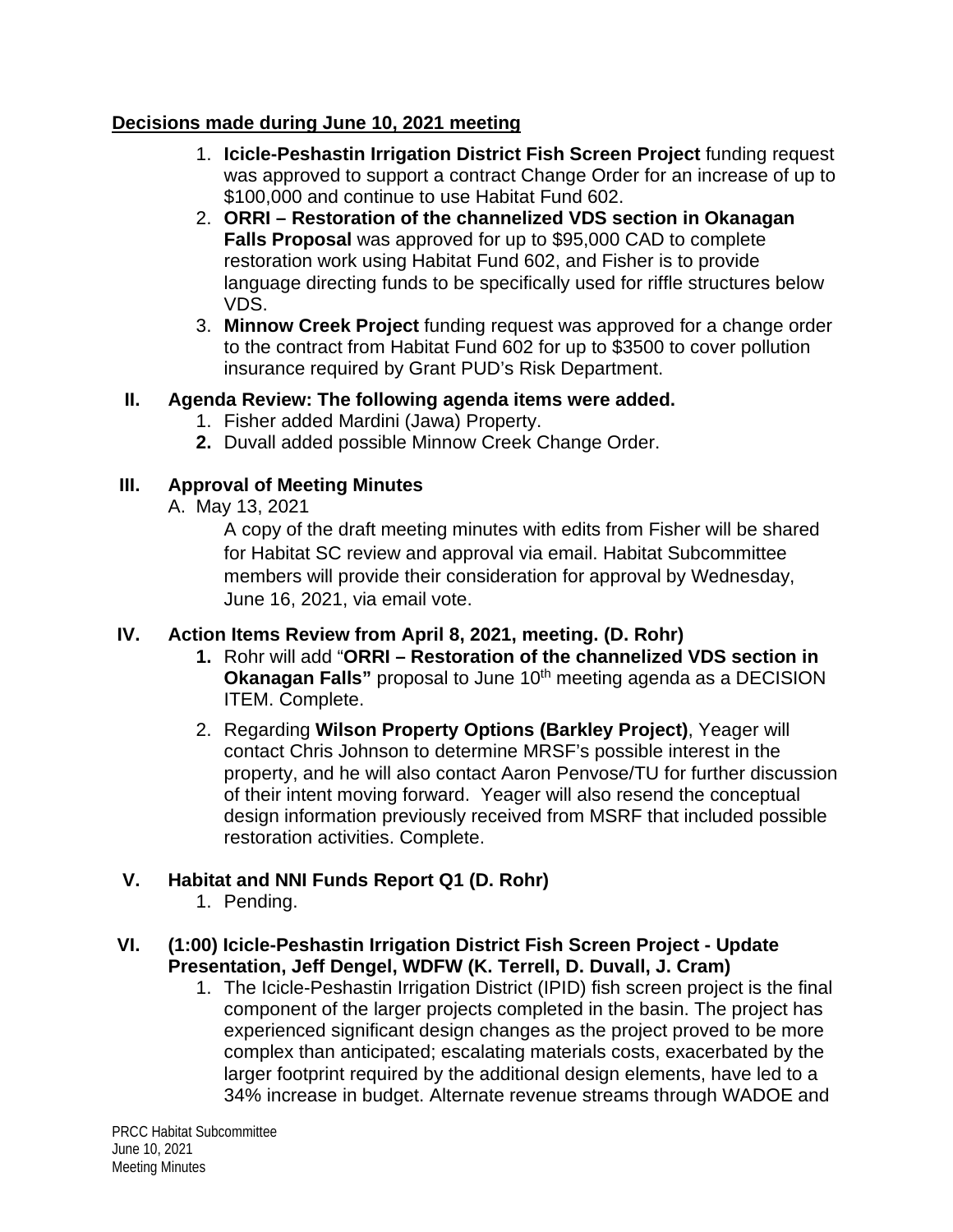possibly IPID may be available to help cover the increased cost. IPID increased funding support to \$120,000-\$130,000 through in-kind provisions of equipment operators (comprises a \$30,000-\$50,000 increase from original cost), and Dengel feels IPID could potentially provide up to \$200,000. The bulk of the project will not be put out to bid; WDFW is completing design work and IPID is securing materials. An electrical and controls contractor will be bid and hired.

- 2. Additional design elements include walking bridge adjusted to a vehicle bridge, access road construction, space for the screen bay hydraulics increased the floor/footprint size, and high inlet velocities require canal replacement/enlargement to slow them down (constructed of steel). WDFW noted that IPID is not requesting top-of-the-line project elements but that it's the reality of the project design necessary to ensure it's adequate. The foot bridge/limited vehicle bridge may not be necessary and does not add to fish restoration activities. 50% of increase is the result of materials cost increases, the other 50% is the larger footprint and added project elements.
- 3. One option for the PRCC Habitat Subcommittee is to assess funding levels of other funders before taking any action. The alternative option would be to tell the Project Proponents what the PRCC Habitat Subcommittee is willing to fund and leave the other funders to provide remining budget. Dengel believes the other funding streams would follow a quick decision timeline.
- 4. APPROVED: Habitat Subcommittee is willing to fund a portion of the project's remaining costs and support a Change Order for an increase of \$100,000 for the project. Use the same fund number used to fund the project previously (602).

#### **VII. DECISION ITEM -- ORRI – Restoration of the channelized VDS section in Okanagan Falls (C. Fisher)**

During the May 2021 meeting Fisher presented an ONA proposal involving Vertical Drop Structure (VDS) 13 within the ORRI section of the Okanagan River. No decision was made at that time as more information was needed. Fisher continued during the June meeting providing additional information related to the VDS, oxbow and side channel reconnection, and spawning areas. After discussion and consideration by the PRCC Habitat Subcommittee, the project was approved. APPROVED: ONA request of \$95,000 CAD to complete restoration work with emphasis on riffle below VDS. Use Fund 602. Fisher to provide language directing funds specifically used for riffle structures below VDS. Use Fund 602.

#### **VIII. (2:30) Nason Ridge Acquisition Presentation, Mike Kaputa, CCNRD (B. Rogers)**

Guests: Marc Duboiski, Mickey Fleming, Nelson Mathews, Mike Kaputa, David Morgan, Mik McKee, Curt Soper.

1. FUNDING CURRENTLY ACHIEVED: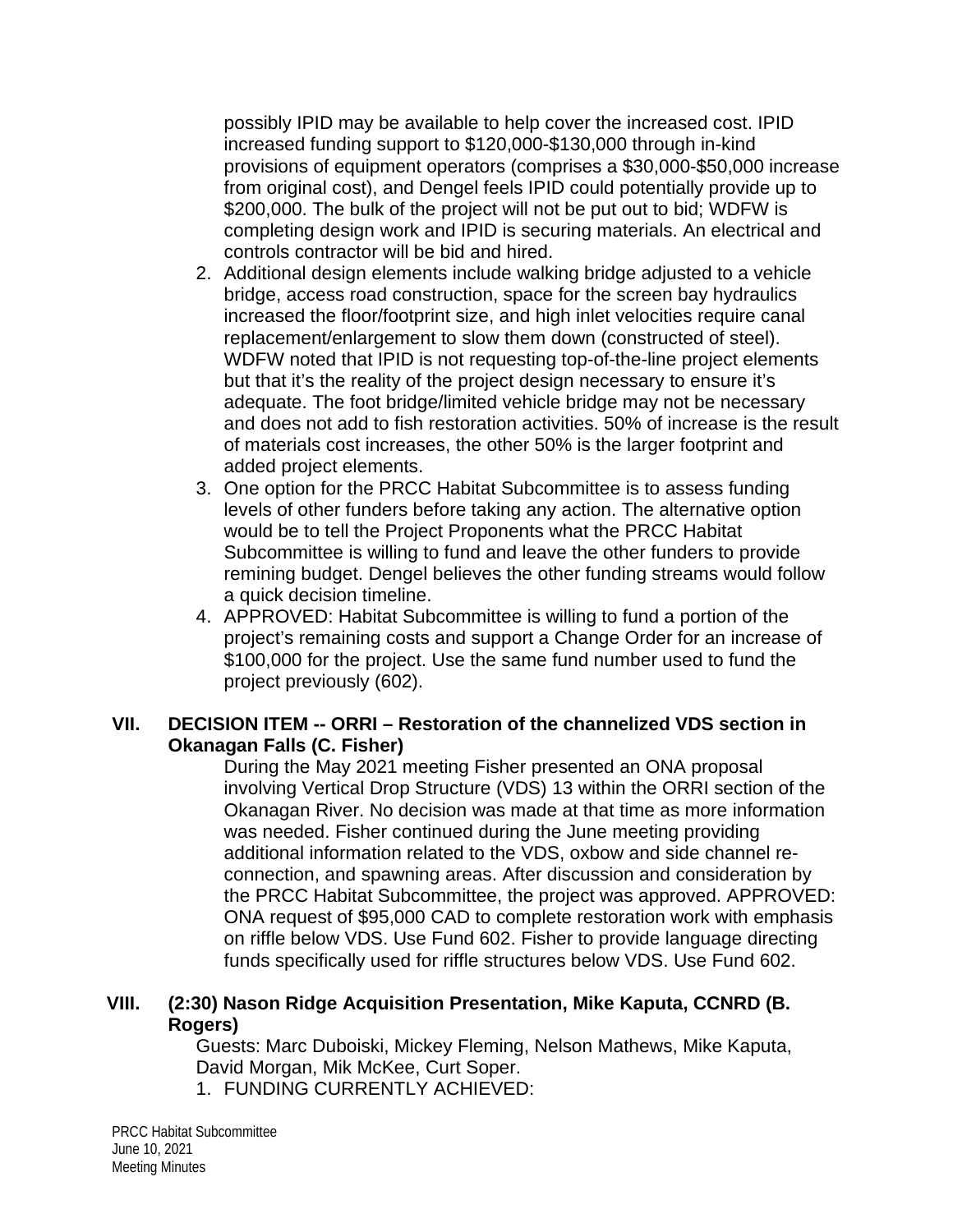- i. \$3 Million from State Legislature; listed as #1 project in WA.
- ii. \$750,000 from Salmon Recovery Funding Board (SRFB).
- iii. HCP Tributary Committee \$500K
- iv. PRCC Habitat Subcommittee Request \$750K
- v. TOTAL: \$5.1 Million
- 2. Project is a 3,700-acre property for sale by Weyerhaeuser. Western Rivers Conservancy purchased the property to protect it from development but is not interested in maintaining ownership of the property. Under the multi-group management proposal for the project/site and the Nason Ridge Community Forest Plan, Chelan County would be the property owner.
- 3. A MOU amongst the responsible parties/owners has been implemented to direct activities. Chelan County, as the property manager, would work with the MOU group.
- 4. Property restoration and protection plans are very broad currently; ecologically rather than economically driven and include road decommissioning (with input from community) with focus on roads in the riparian zones (salmon grant funding), sediment control activities at a culvert crossing. Chelan County will be required to have an encumbrance (on the riparian area only) that requires riparian areas must meet salmon recovery directives and allow public access. A long-term management plan is under development by Chelan County. Nason Ridge Community Forest would be the first community forest in WA state's new program.
- 5. Kaputa will provide the MOU after our meeting today.
- 6. Timeframe sale from Western Rivers to Chelan County is planned to occur by the end of September 2021.
- 7. All other funding sources have been secured. Only the HCP Tributary Committee and PRCC Habitat Subcommittee are outstanding.
- 8. 43% under special protections (salmon protections). Community Forest Area (57%) can harvest trees to maintain the property, but not commercially (strong conservation theme in the program). Salmon, Tributary Committee and PRCC Subcommittee funds would focus on the 1600 acres with more restricted uses.
- 9. Decommissioning of roads has begun: Current road densities are 5.5miles/mi2 in non-salmon areas and 4.6/mi2 in protected areas. Projected road densities for salmon sensitive areas' goal is <2 miles/mi2. There is a perimeter road conflict as it is the main road out for the Kahler community in case of fire. The plan is to make the road as stable as possible rather than removing it. Timeline of continued restoration work is funding dependent.
- 10.DISCUSSION: The Property Owners group and MOU is new to the Habitat Subcommittee and they would like to review the MOU prior to calling for a vote. The PRCC HSC still believes their initial concerns have not been fully addressed even after Chelan County's written responses and today's presentation. No clear assurances were provided that the fish and natural resources would be protected.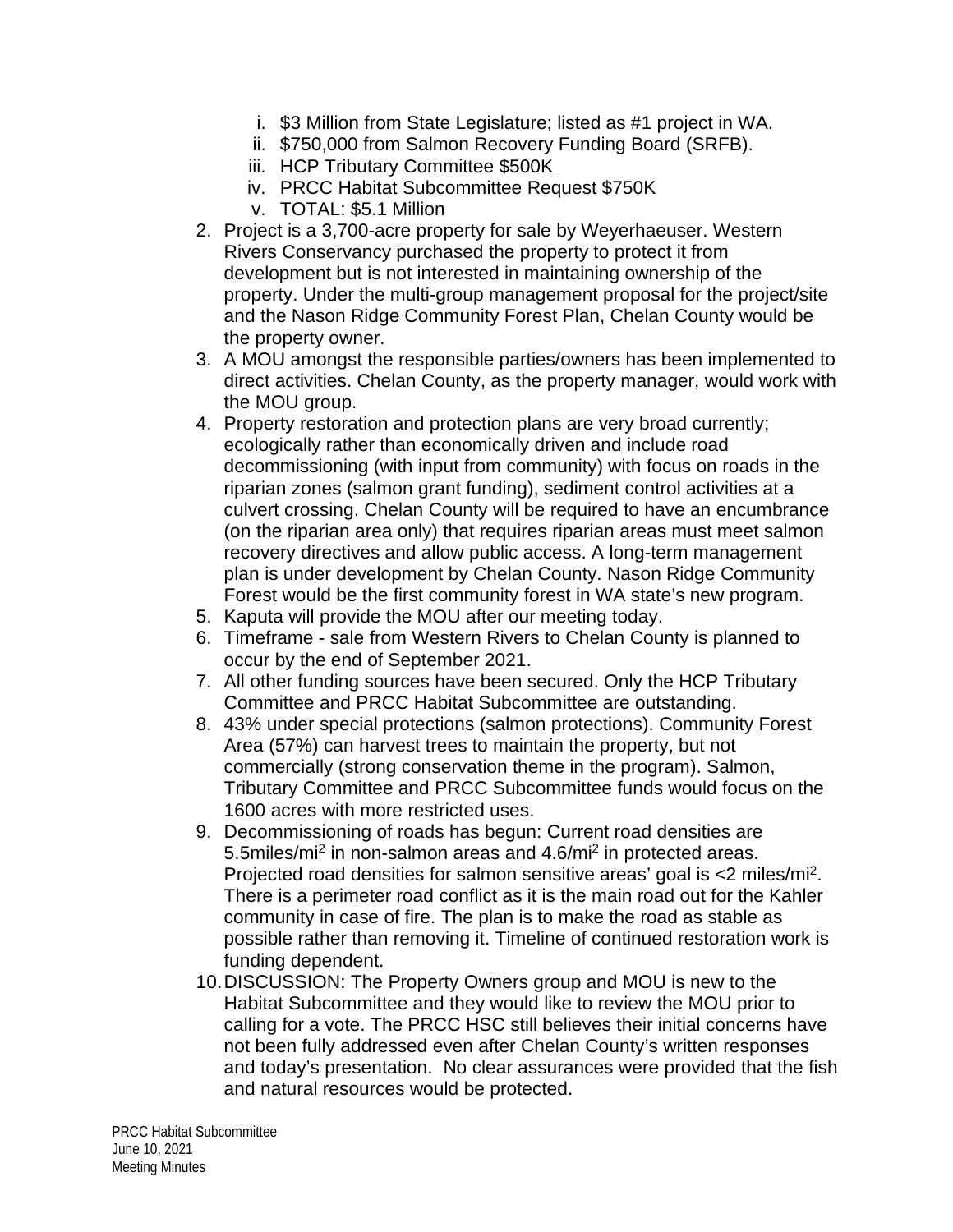11.DECISION: Notify Kaputa and Mathews to expect questions from members and that the Habitat Subcommittee's decision was deferred.

#### **IX. Barkley Irrigation Company Permanent Point of Diversion – Wilson Property Options Discussion (J. Yeager)**

Chris Johnson with MSRF is interested in restoration work in the reach but will be unable to do so until or without a landowner acknowledgement that provides assurances from TU that restoration work can occur on the property. A standard form should be available. Yeager will communicate the Habitat Subcommittee's decision and recommendations.

- **X. (Agenda addition) Mardini (now Jawa) Property -** Fisher was contacted by Fleming regarding the Mardini property that the PRCC Habitat Subcommittee previously elected not to purchase during the Toole Acquisition. The new owner of an approximately 7- acre parcel has requested access through the adjacent property(ies). TU/CDLT do not support cutting an access road through the protected properties to allow access, however, the landowner is litigating the issue. The new landowner paid much more than the appraisal price for the property. CDLT is considering purchasing the property to eliminate potential longterm property battles with the new landowner and is looking for insight into the Habitat Subcommittee's potential interest in funding it. If there appears to be support, a Spec sheet would be forthcoming in July. The purchase would exceed the original appraisal price, which would violate Habitat Subcommittee constraints to not pay in excess of appraisal prices for properties. Tentative request: up to \$100,000. Habitat Subcommittee is requesting additional information and follow-up discussion before potential interest can be assessed.
- **XI. (Agenda addition) Minnow Creek Project** Duvall reported that after the Minnow Creek project was finalized, Cascade Columbia Fisheries Enhancement Group (CCFEG) realized they did not have the pollution insurance as outlined in the contract. Duvall asked CCFEG if they could acquire the needed insurance. Several quotes were received, ranging from \$1400 to \$3500 but it would be difficult for CCFEG to cover these costs and therefore, a request to the PRCC Habitat Subcommittee was made to cover these costs through a Change Order to the contract. After committee discussion, this request was approved. APPROVED: Change order to Minnow Creek Project for up to \$3500 to cover pollution insurance required by Grant PUD's Risk Department. Fund: 602.

#### **XII. Potpourri (D. Rohr)**

A. Habitat Policies and Procedures Document Review a. In progress.

#### **Project Updates**

A. **McIntyre Dam - Fish Jumping Efficiency (C. Fisher).**

No update.

PRCC Habitat Subcommittee June 10, 2021 Meeting Minutes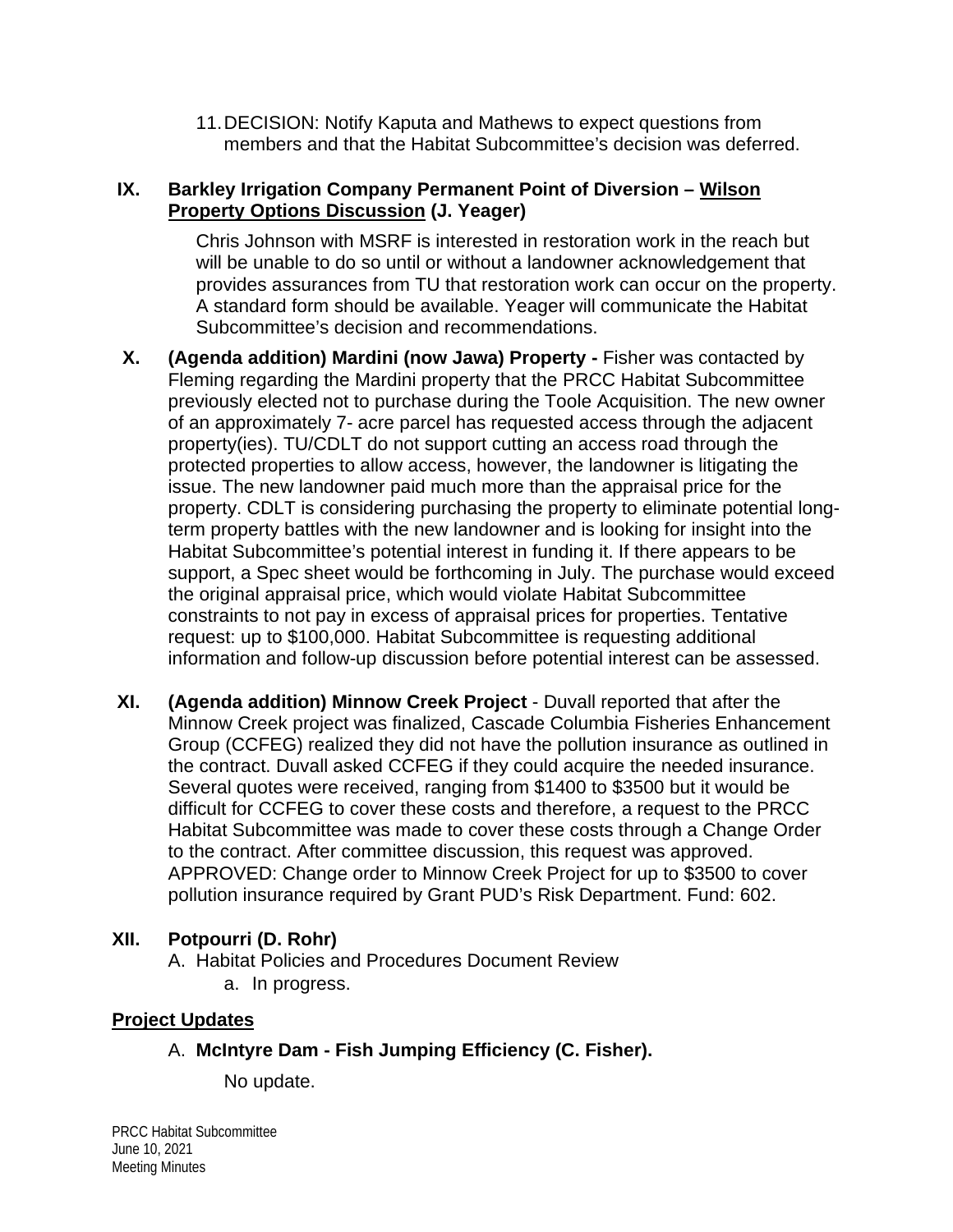B. **Shuttleworth Creek Projects (C. Fisher).**

Plans are to remove Clark Meadows Dam in fall of 2021, and Allendale Lake Dam removed in 2023.

C. **Lower Wenatchee Instream Flow Enhancement Project, Phase II (J. Cram)**

No update.

- D. **Funding Activities of Barkley Irrigation Company Permanent Point of Diversion – Wilson Property Options Discussion (J. Yeager) –** See discussion under agenda item IX above.
- E. **Skaha Dam Fish Passage Project (C. Fisher)**

No update.

F. **Weyco (Weyerhauser) Mill Creek Land Acquisition – CDLT Developmental Funding / Final Acquisition (J. Cram).** 

> Another offer was submitted to and accepted by the landowners; however, the new owners did not take the mineral rights. The Habitat Subcommittee is not interested in the property without the mineral rights so the project will no longer be pursued and considered for purchase. If it does come back on the market, the Habitat Subcommittee will require a new spec sheet to be submitted.

G. **Icicle-Peshastin Irrigation District Fish Screen Proposal (J. Cram)**

No update.

H. **Final Construction for Floodplain Re-engagement - Penticton Channel Culvert Proposal (C. Fisher)**.

No update.

I. **Assessment of Sediment Chemistry behind Enloe Dam on the Similkameen River, Okanogan County, Washington (C. Fisher)**.

USGS and DOE are interested in completing additional sampling. At this time, it appears DOE may be able to complete the work in-house so additional funding may not be required. If that does not work, the PRCC Habitat Subcommittee may receive another request to support that assessment work.

J. **Determine volume of Sediment Accumulated behind Enloe Dam on the Similkameen River, Okanogan County, Washington (C. Fisher)**

Sediment volume is preliminarily estimated at 2.29M cubic yards. The report is expected in July 2021.

K. **Ben Canyon Creek Fish Passage Project (K. Terrell).** 

No update.

L. **Cascade Orchards Icicle Creek Flow Restoration Proposal (J. Yeager)**.